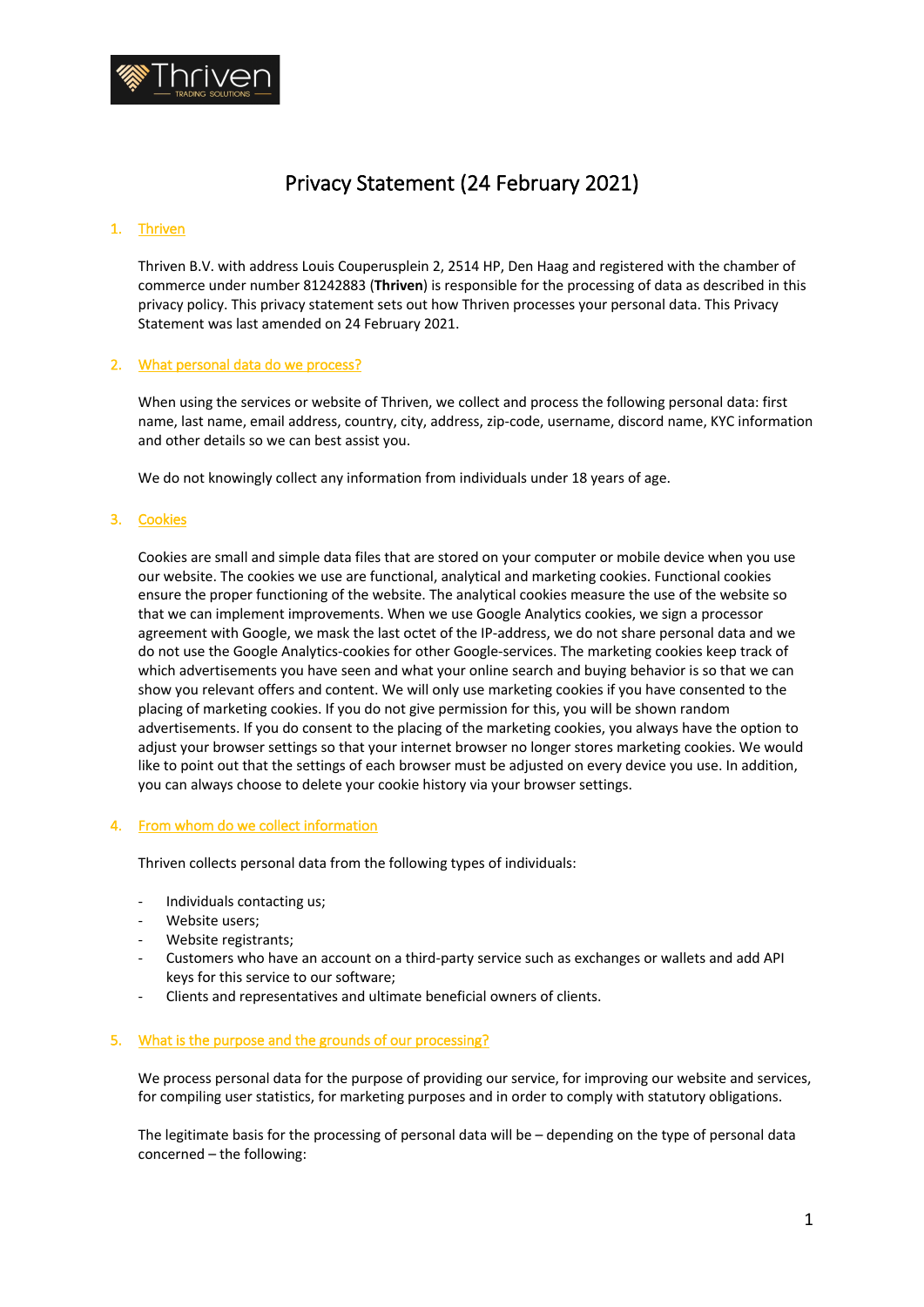

- We need to process personal data for the purpose of fulfilling our contractual obligations to you, for instance to register an account, to execute our services properly and to keep our software-based services safe and secure, to allow us to work with a third-party service such as exchanges or wallets and add API keys for this service to our software and making a payment for the license fee for our software;
- We need to process certain personal data in order to meet legislation on business accounting and tax purposes;
- We have an interest in processing data, for instance for marketing purposes, to administer its internal operations, including troubleshooting, data analysis, testing, research, statistical and survey purposes, unless your privacy interests outweigh our interest;
- If none of the aforementioned bases for processing apply, then we will request your consent to process certain personal data. You are free to withdraw your consent at any time.

### 6. Payment Services

We use several payment service providers (PSP) to process the transactions initiated from our website. Any information related to the payment is processed directly by their servers and we do not store payment details or personal data related to the payments in full.

Thriven receives and stores sensitive payment details depersonalized and masked for technical purposes. Thriven also receives and stores some insensitive payment details and personal data in the part necessary for business accounting and tax purposes. For the protection of your personal data relating to the payment process, please refer to third party PSPs privacy policies when making the payment.

### 7. Disclosing your information

In order to provide our service, we engage the services of other parties to process personal data on our behalf. Sometimes we are legally obliged or a court will order us to hand over personal data to such parties as the Dutch Tax and Customs administration, the police or a regulatory body.

If we instruct a third party to process personal data on our behalf and we have and retain control over the processing, we will sign a written processing agreement with the third party concerned (the 'processor'). That document will lay down agreements on such points as the objective, the duration and scope of the processing, the retention times and the security measures for the personal data. A processor within the meaning of the GDPR could (for example) be a party carrying out certain IT work for us or a financial service provider facilitating payments.

We do not sell or otherwise disclose without consent the personal data it holds, except where there is a legal requirement, allowed under applicable legislation.

### 8. Transferring your information

We will endeavor to process your data solely within the European Union by saving your data on a server located in the EU wherever possible. Sometimes this will not be possible. When we engage the services of data processors, we stipulate that – where possible - they must save personal data on servers located in the EU. To the extent that this is not possible, we take the necessary measures to provide a suitable level of protection to ensure that your personal data is secure.

### 9. Storing your information

We adopt appropriate data storage measures to protect against unauthorized access, alteration, disclosure or destruction of your personal data.